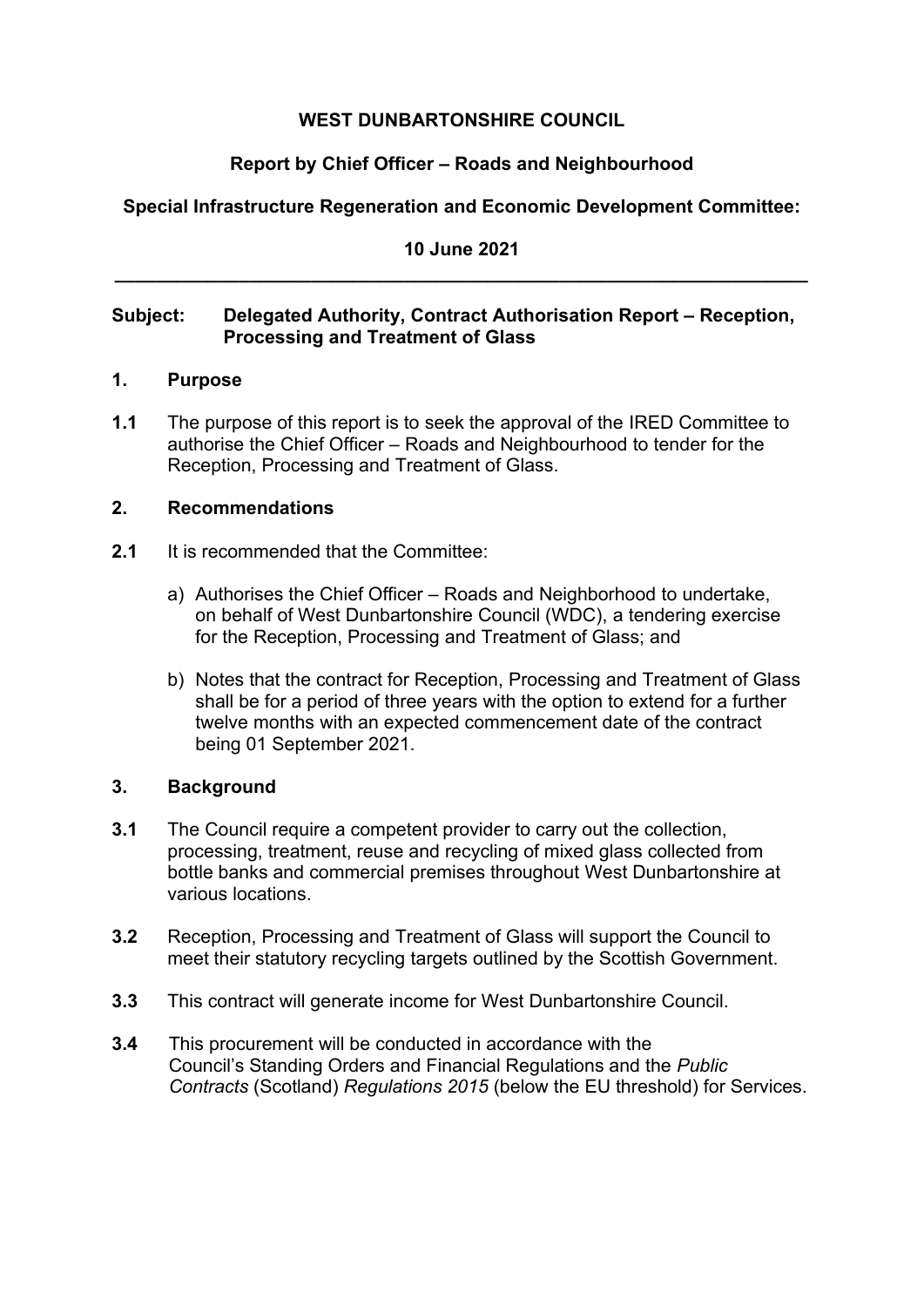**3.5** A Contract Strategy document was also approved by the Procurement Business Partner - Place on 13 May 2021.

### **4. Main Issues**

- **4.1** The Contract Strategy identified that Scotland Excel's Dynamic Purchasing System for the Treatment and Disposal of Recyclable and Residual Waste, Lot 3 - Treatment of Glass (separate and/or mixed) is the preferred route to market.
- **4.2** It is recommended that a tendering exercise is carried out to identify the most economically advantageous tenderer. The contract shall be for a period of three years plus potential further 12 month extension, .

#### **5. People Implications**

**5.1** There are no people implications.

### **6. Financial and Procurement Implications**

- **6.1** This procurement aims to generate an income stream for the Council that currently isn't in place, as such there are no financial implications from a successful procurement outcome other than a new income stream, which would assist the Council's financial position going forward.
- **6.2** This procurement exercise will be conducted in accordance with the agreed contract strategy produced by the Corporate Procurement Unit in close consultation with Waste Service officers and the provisions of WDC's Contract Standing Orders, the Council's Financial Regulations and relevant procurement legislation.

### **7. Risk Analysis**

- **7.1** The tendering exercise will ensure the successful contractor has no known links to Serious and Organised Crime which would have significant political and reputational ramifications for the Councils.
- **7.2** Should the IRED Committee decide not to proceed as recommended then WDC will fail to meet our statutory obligation to manage and recycle waste and could result in reputational ramifications.

### **8. Equalities Impact Assessment (EIA)**

**8.1** An equalities impact assessment screening was undertaken by Waste Services which determined no negative equalities impacts.

#### **9. Consultation**